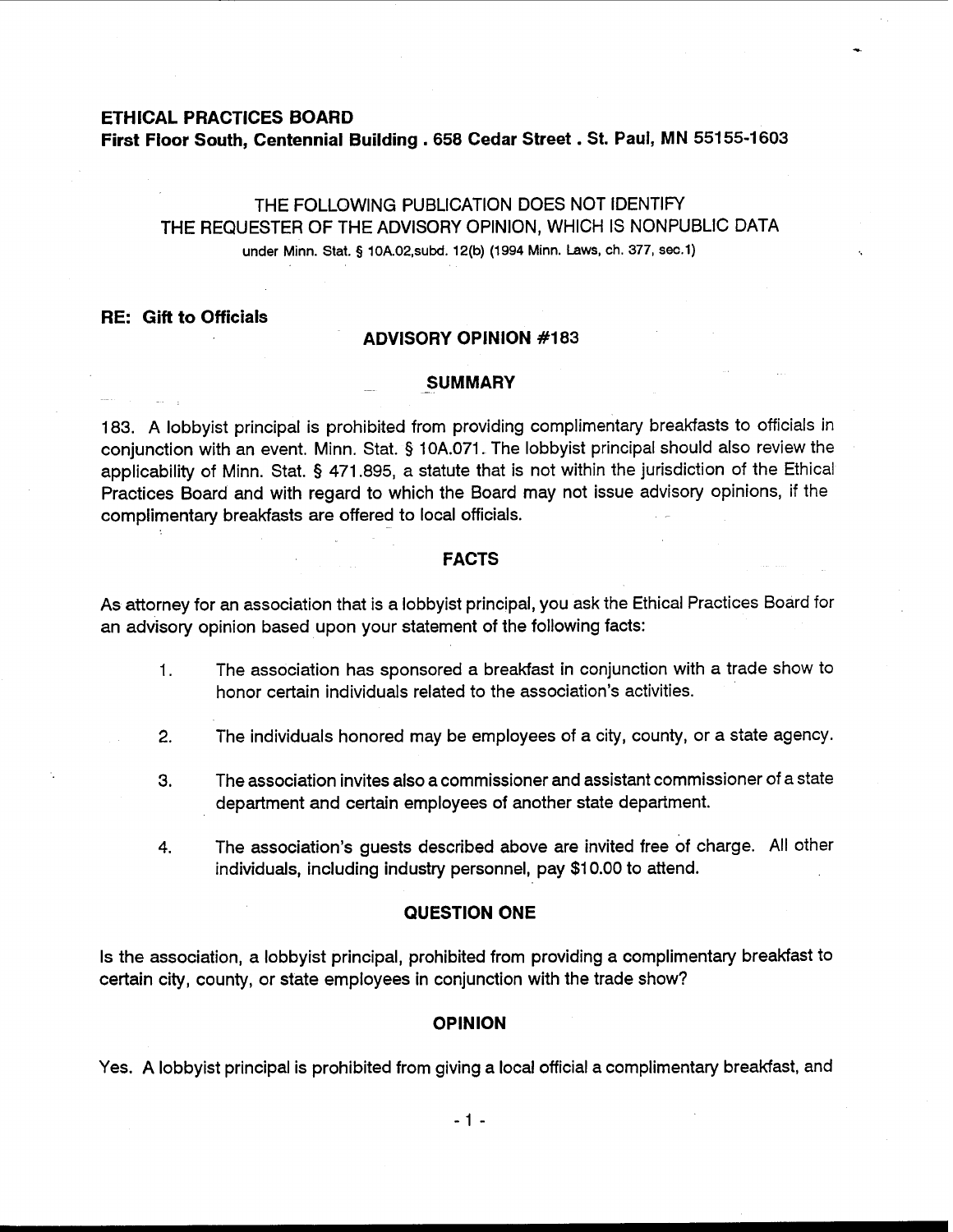a local official in a metropolitan governmental unit is prohibited from accepting a complimentary breakfast from a lobbyist principal. Minn. Stat. **9** 10A.071, subd. 1 (b). The association also should review the applicability of Minn. Stat. **9** 471.895 (1994 Minn. Laws, ch. 377, sec. 6), a statute that is not within the Board's jurisdiction and with regard to which the Board may not issue advisory opinions. That statute prohibits gifts from interested persons to local officials as those terms are defined by Minn. Stat. **5** 471.895, subds. 1 (c) and (d), and it likely applies to the activities you describe if employees to whom the complimentary breakfast is offered are employed in cities and counties other than metropolitan governmental units. A copy is attached for your reference.

## **QUESTION TWO**

Is the association, a lobbyist principal, prohibited from providing a complimentary breakfast to the commissioner, the assistant commissioner, and other personnel of state departments?

## **OPINION**

Yes. A lobbyist principal is prohibited from giving an official a complimentary breakfast. The commissioner and assistant commissioner of a state department are officials and are prohibited from accepting a complimentary breakfast from a lobbyist principal: Minn. Stat. § 1 OA.071, subd. 1 (b). The cited prohibition applies to other personnel of state departments who are public officials as defined in Minn. Stat. § 10A.01, subd. 18. A copy is attached for reference.

The Ethical Practices Board refers the requester to Advisory Opinion Nos. 155, 163, 167, 169, 175, and 177, in which the Board has answered similar questions.

 $I = 11 - 22 - 1994$ 

. . .

John L. Holahan, Jr., Chair Ethical Practices Board

#### **PERTINENT STATUTES**

Minn. Stat. § 1 OA.O1 DEFINITIONS provides:

Subd. 11. (a) "Lobbyist" means an individual:

(1) engaged for pay or other consideration, or authorized to spend money by another individual, association, political subdivision, or public higher education system, who spends more than five hours in any month or more than \$250, not including the individual's own travel

 $-2-$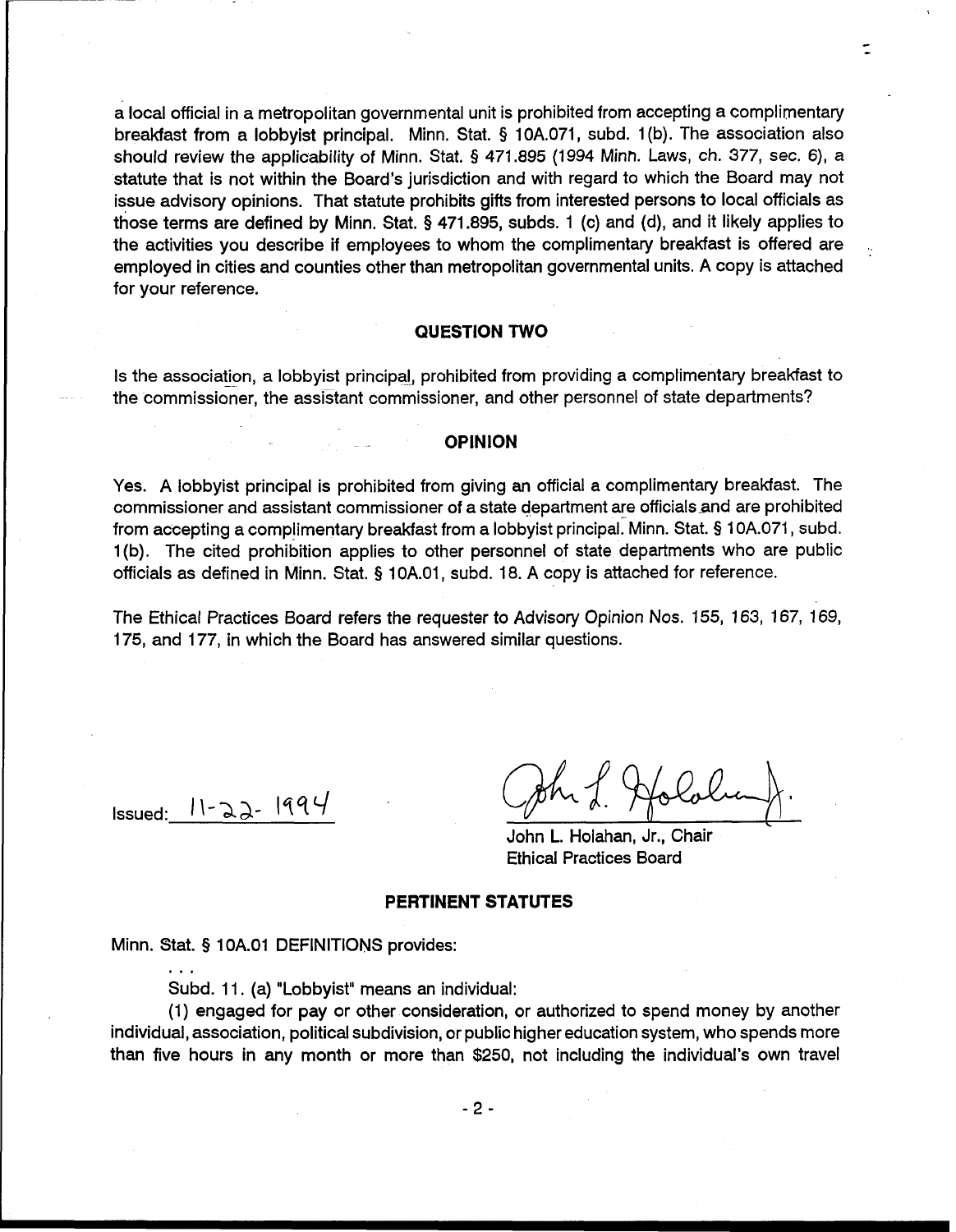expenses and membership dues, in any year, for the purpose of attempting to influence legislative action or administrative action, or the official action of a metropolitan governmental unit, by communicating or urging others to communicate with public or local officials.

÷

Subd. 18. "Public official" means any:

(a) member of the legislature;

(b) constitutional officer in the executive branch and the officer's chief administrative deputy;

(c) member, chief administrative officer or deputy chief administrative officer of a state board or commission which has at least one of the following powers: (i) the power to adopt, amend or repeal rules, or (ii) the power to adjudicate contested cases or appeals;

(d) commissioner, deputy commissioner, or assistant commissioner of any state department as designated pursuant to section 15.01 ;

(e) individual employed in the executive branch who is authorized to adopt, amend or repeal rules or adjudicate contested cases;

(9 executive director of the state board of investment;

(g) executive director of the Indian affairs intertribal board;

(h) commissioner of the iron range resources and rehabilitation board;

(i) commissioner of mediation services;

(i) deputy of any official listed in clauses (e) to (i);

(k) judge of the workers' compensation court of appeals;

(I) administrative law judge or compensation judge in the state office of administrative hearings or referee in the department of jobs and training;

(m) solicitor general or deputy, assistant or special assistant attorney general;

(n) individual employed by the legislature as secretary of the senate, chief clerk of the house, revisor of statutes, or researcher, legislative analyst, or attorney in the office of senate counsel and research or house research:

(0) member or chief administrative officer of the metropolitan council, regional transit board, metropolitan transit commission, metropolitan waste control commission, metropolitan parks and open spaces commission, metropolitan airports commission or metropolitan sports facilities commission;

(p) the director of the racing commission, the director of the gambling control board, the director of the state lottery, and the deputy director of the state lottery;

(q) director or the division of gambling enforcement in the department of public safety;

(r) member or executive director of the higher education facilities authority; or

(s) member of the board of directors or president of the Minnesota world trade center corporation.

...

Subd. 25. **Local official.** "Local official" means a person who holds elective office in a political subdivision or who is appointed to or employed in a public position in a political subdivision in which the person has authority to make, to recommend, or to vote on as a member of the governing body, major decisions regarding the expenditure or investment of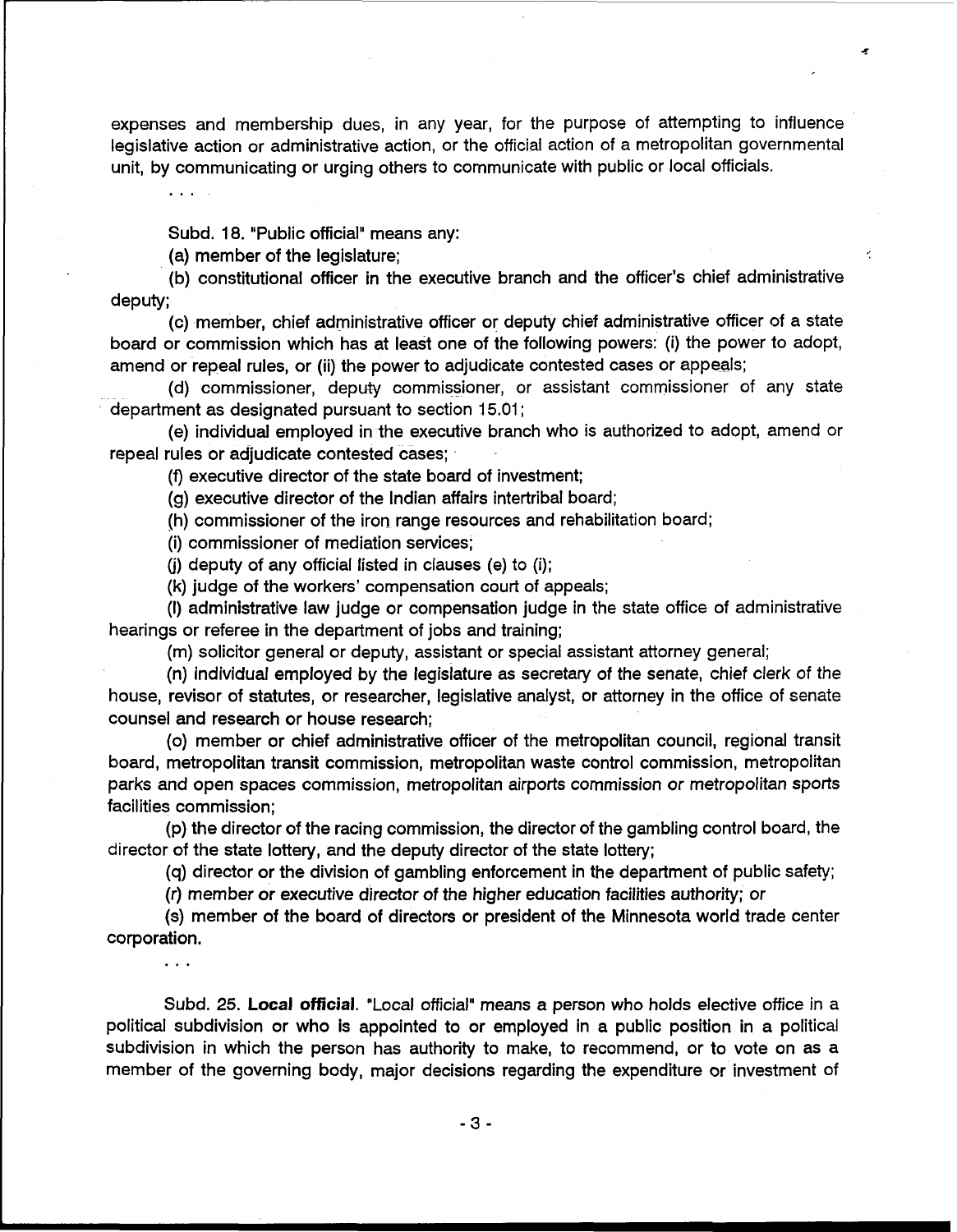Subd. 26. **Metropolitan governmental unit.** "Metropolitan governmental unit" means any of the seven counties in the metropolitan area as defined in section 473.121, subdivision 2, a regional railroad authority established by one or more of those counties under section 398A.03, a city with a population of over 50,000 located in the seven-county metropolitan area, the metropolitan council, a metropolitan agency as defined in section 473.121, subdivision 5a, the Minnesota state high school league, and Minnesota Technology, Inc.

Subd. 27. **Political subdivision.** "Political subdivision" means the metropolitan council, a metropolitan agency as defined in section 473.1 21, subdivision 5a, a municipality as defined in section 471.345, subdivision 1, the Minnesota state high school league, and Minnesota Technology,  $Inc.$ 

Subd. 28. **Principal.** "Principal" means an individual or association that:

(1) spends more than \$500 in the aggregate in any calendar year to engage a lobbyist, compensate a lobbyist, or authorize the expenditure of money by a lobbyist; or

(2) is not included in clause (1) and spends a total of at least \$50,000 in any calendar year on efforts to influence legislative action, administrative action, or the official action of governmental units, as described in section 10A.04, subdivision 6.

Laws of 1994, Ch. 377, Sec. 5, created Minn. Stat. **9** 10A.071 CERTAIN GIFTS BY LOBBYISTS AND PRINCIPALS PROHIBITED which provides:

Subdivision 1. **Definitions.** (a) The definitions in this subdivision apply to this section.

**(b)** "Gift" means money, real or personal property, a service, a loan, a forbearance or forgiveness of indebtedness, or a promise of future employment, that is given and received without the giver receiving consideration of equal or greater value in return.

(c) "Official" means a public official, an employee of the legislature, or a local official of a metropolitan governmental unit.

Subd. 2. **Prohibition.** A lobbyist or principal may not give a gift or request another to give a gift to an official. An official may not accept a gift from a lobbyist or principal.

Subd. 3. **Exceptions.** (a) The prohibitions in this sections do not apply if the gift is:

(1) a contribution as defined in section 1 0A.01, subdivision 7;

(2) services to assist an official in the performance of official duties, including by not limited to providing advice, consultation, information, and communication in connection with legislation, and services to constituents;

(3) services of insignificant monetary value;

(4) a plaque or similar memento recognizing individual services in a field of specialty or to a charitable cause;

(5) a trinket or memento of insignificant value;

 $\ddot{\cdot}$